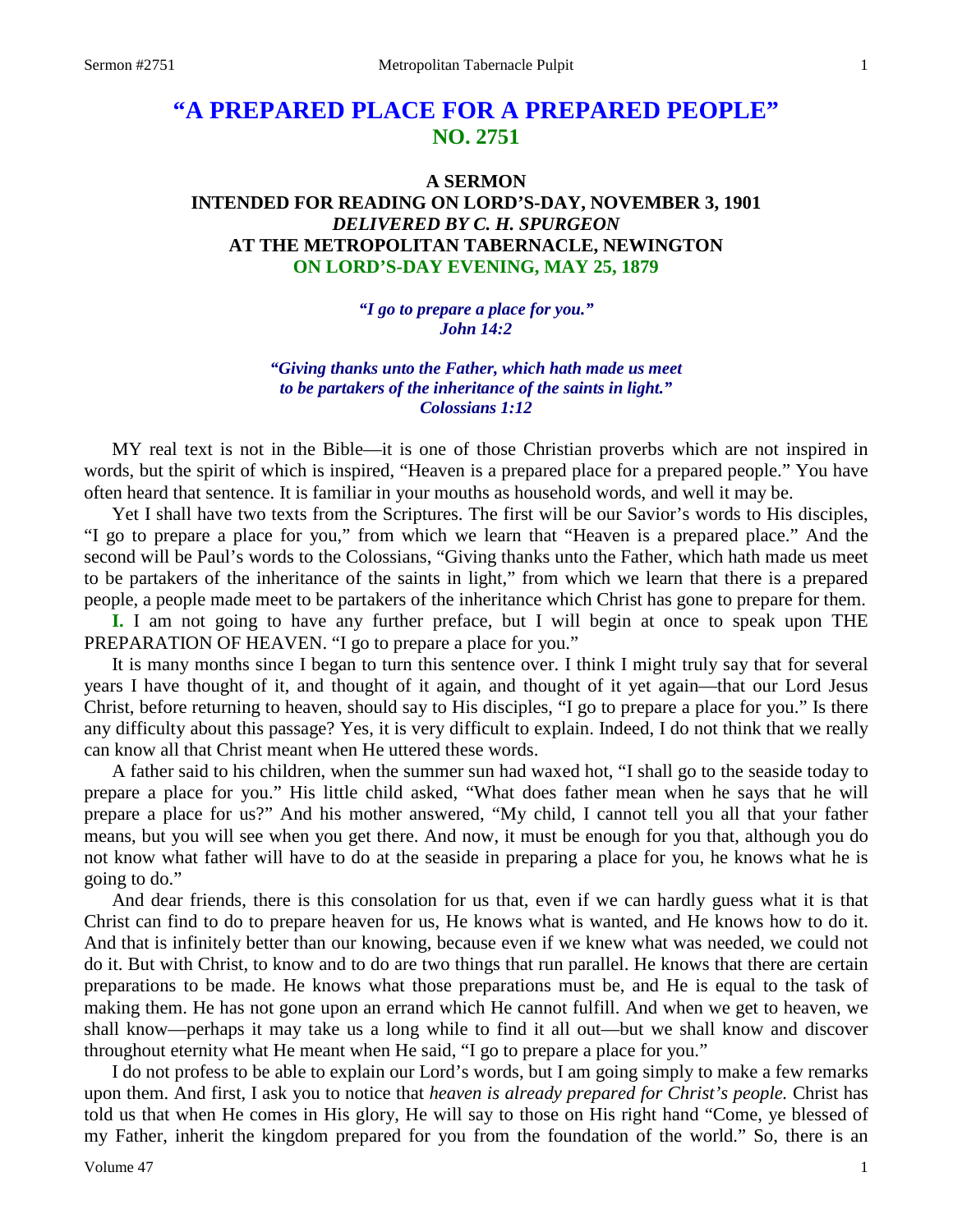inheritance which the Father has already prepared for the people whom He gave to His Son, and this inheritance is reserved for them.

But if it was prepared from the foundation of the world, how can it be said to be prepared by Christ? The explanation probably is that it was prepared in the eternal purpose of the Father—prepared by wise forethought—arranged for—predestinated—prepared in that sense—it was provided in the eternal arrangements of JEHOVAH, that there should be a suitable place for His people to dwell in forever. He made the pavilion of the sun and He gave the stars their appointed positions—would He forget to prepare a place for His people? He gave to angels their places and even to fallen spirits He has appointed a prison—so He would not forget, when He was arranging the entire universe, that a place would be needed for the twice-born, the heirs of grace, the members of the mystical body of Christ Jesus, His brethren who were to be made like unto Him.

Therefore, in purpose, and plan, and decree, long ere God had laid the foundations of this poor world, and the morning stars had sung together over creation's six days' work accomplished, He had prepared a place for His people. It was not actually prepared, but it was in the purpose and plan of the eternal mind, and therefore might be regarded as already done.

Our Lord Jesus Christ has gone to heaven, He says, that He may prepare a place for His servants, and we may be helped to form some idea of what He means by this expression if we just think a little about it. And first, I am sure *that must be a very great and glorious place which needs Christ to prepare.*  If we do not know all that He means, we can get at least this much out of His declaration.

He spake this world into being. It was not, but He said, "Be," and it was at once made. Then He spake it into order, into light, into life, into beauty. He had but to speak and what He willed was done. But now that He is preparing a place for His people. He has gone to heaven on purpose to do it. He used to stand still here on earth and work miracles, but this was a miracle that He could not perform while He was here. He had to go back to His home above in order to prepare a place for His people.

What sort of place, then, must it be that needs Christ Himself to prepare it? He might have said, "Angels, garnish a mansion for My beloved." He might have spoken to the firstborn sons of light and said, "Pile a temple of jewels for My chosen." But no, He leaves not the work to them, but He says, "I go to prepare a place for you."

Brethren, *He will do it well, for He knows all about us.* He knows what will give us the most happiness—and what will best develop all our spiritual faculties forever. He loves us, too, so well that, as the preparing is left to Him, I know that He will prepare us nothing second-rate, nothing that could possibly be excelled. We shall have the best of the best, and much of it. We shall have all that even His great heart can give us. Nothing will be stinted for, as He is preparing it, it will be a right royal and divine preparation.

If, when the prodigal came back to his father, there was the preparation of the fatted calf, and the music and dancing, and the gold ring and the best robe, what will be the preparation when we do not come home as prodigals, but as the bride prepared for her husband or as the beloved children, without spot, or wrinkle, or any such thing, coming home to the Father who shall see His own image in us and rejoice over us with singing?

It is a grand place that Christ prepares, I know, for never was there another such a lordly host as He is. It is a mansion of delights, I know, that He prepares, for never was there another architect with thought so magnificent as His, and never were other hands so skilled at quarrying living stones and putting them one upon another, as His hands have ever been. This thought ought to cheer us much—it must be something very wonderful that Christ prepares as a fit place for His people.

And I think I may add to this, that *it must be something very sweet when it is prepared.* If you go to a friend's house and just fal1 in with the ordinary proceedings of the family, you are very comfortable and you are glad not to disarrange anything. But if, when you arrive, you see that everything has been done on an extra scale to prepare for your coming, you feel still more grateful.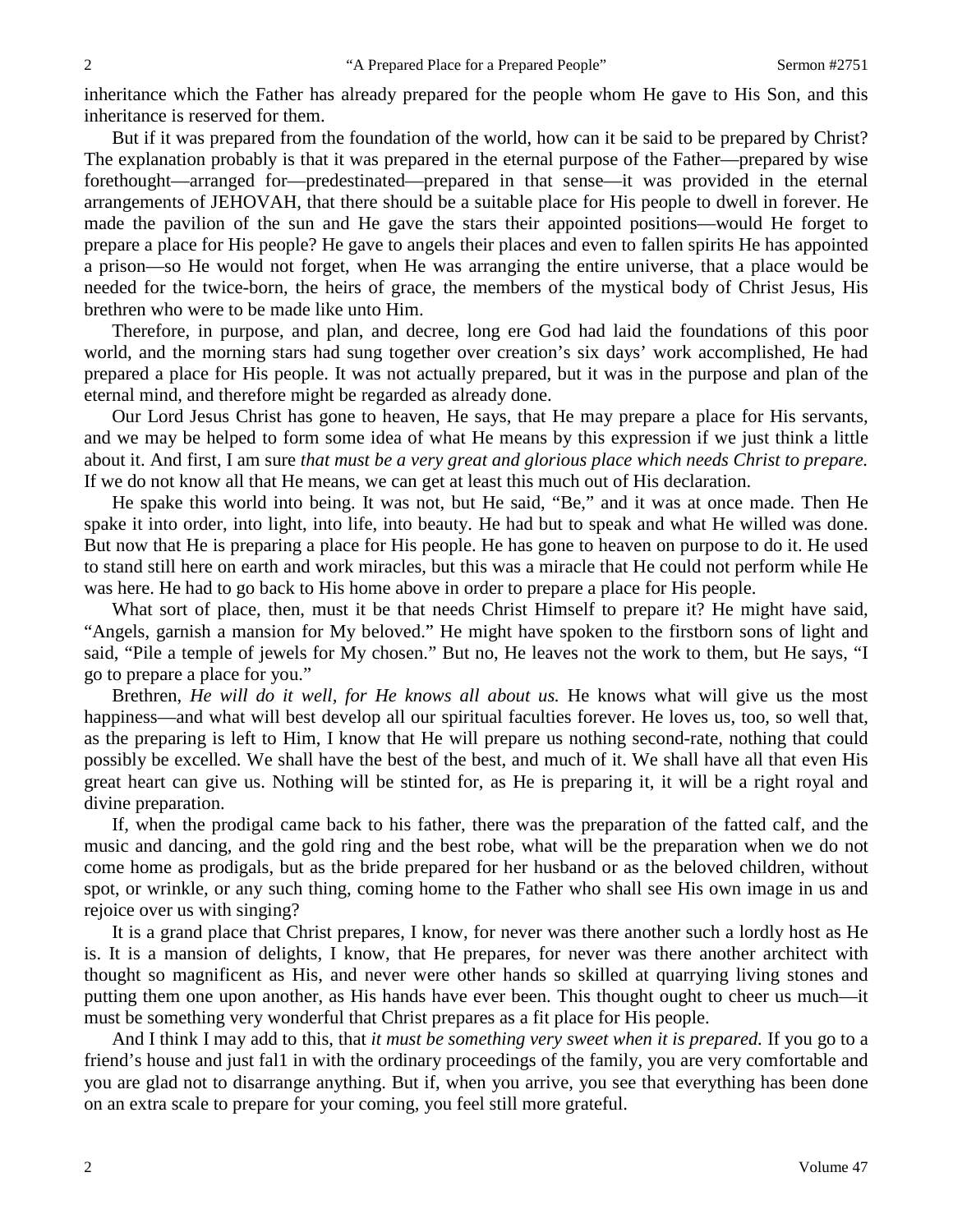It has often happened to an honored guest that he could not help observing that he was not being treated as his friends lived every day of the week and all the year round. That guest chamber had evidently been newly furnished and everything that was possible had been thought of to do him honor. If you were treated thus as a guest, there was pleasure for you in the fact that so much had been prepared for you.

Did your husband ever take you to a new house and point out to you how he had purchased everything that he thought would please you? Had that little room been furnished especially for you, and did he anticipate your tastes, providing this little thing and that that he knew you would like? Well, it was not merely that you enjoyed the things themselves, but they all seemed to you so much sweeter because they had been prepared for you by your beloved husband.

And when you get to heaven, you will be astonished to see this and that and the other joy, that was prepared for you, because Christ thought of you and provided just what you would most appreciate. You will be no stranger there, beloved. You will say, "There has been here a hand that helped me when I was in distress. There has been here, I know, an eye that saw me when I was wandering far from God. There has been, in this place, a heart that cared for me—that selfsame heart that loved me and that bled for me down below upon the cross. It is my Savior who has prepared this place for me."

I do not know whether I can convey to you all my thoughts upon this theme, but it does seem to me so pleasant to think that we are going to a place where we shall not be the first travelers through the country, but where *a Pioneer has gone before us*—the best of pioneers, who went before us with this one object in His mind, that He might get all ready and prepare the place for us.

I think, brethren, that those who will be there before us will say, when we arrive there, "We are glad you have come, for everything has been prepared for you." It would be an eternal sorrow in heaven if the saints should miss their way and perish, as some croakingly tell us, for then, what about the preparations for their reception? They would all have been made in vain—harps prepared which no fingers would ever play—and crowns which no heads would ever wear.

I do not believe it. I have never dreamed that such a thing could happen. I feel certain that He, who prepared the place for the people, will prepare the people for the place, and that if He gets all ready for them, He means to bring them home that they may enjoy the things which He has laid up for them that love Him.

I know that I am not explaining the preparation of heaven, yet I hope I am drawing some comfortable thoughts out of the subject. If Christ is preparing heaven, then it will be what our Scotch friends call "a bonny place." And if it be prepared for us, when we get there, it will exactly fit us. It will be the very heaven we wanted—a better heaven than we ever dreamed of—a better heaven than we ever pictured even when our imagination took its loftiest flights—the heaven of God and yet a heaven exactly suited to such happy creatures as we then shall be.

Now, however, let us try to come a little closer to the subject and attempt to explain our Lord's words. Jesus Christ has gone to prepare a place for His people. Does not this refer, if we keep it to its strict meaning, to *the ultimate place of God's people?* You see, Christ mentions a place, not a state. And He speaks of going to it, and coming back from it—"I go to prepare a place for you. And if I go and prepare a place for you, I will come again, and receive you unto myself."

Christ is speaking of Himself in His full manhood, without any figurative meaning to His words. He meant that He was going, with all His human nature on Him, away from this world, and that He was going to prepare a place for us, intending to come again, with all that glorified human nature about Him, to receive us unto Himself. This does not mean His spiritual coming in death, nor any kind of spiritual coming, as to its first meaning, at any rate.

I am persuaded that the clear run of the words involves our Lord's coming, in His second advent, when He will come to receive, not you or me as individuals who, one by one, will enter into rest, but to receive His whole church into the place which He shall then have prepared for her. After the resurrection, you must remember, we shall need a place to live—a literal, material place of abode, for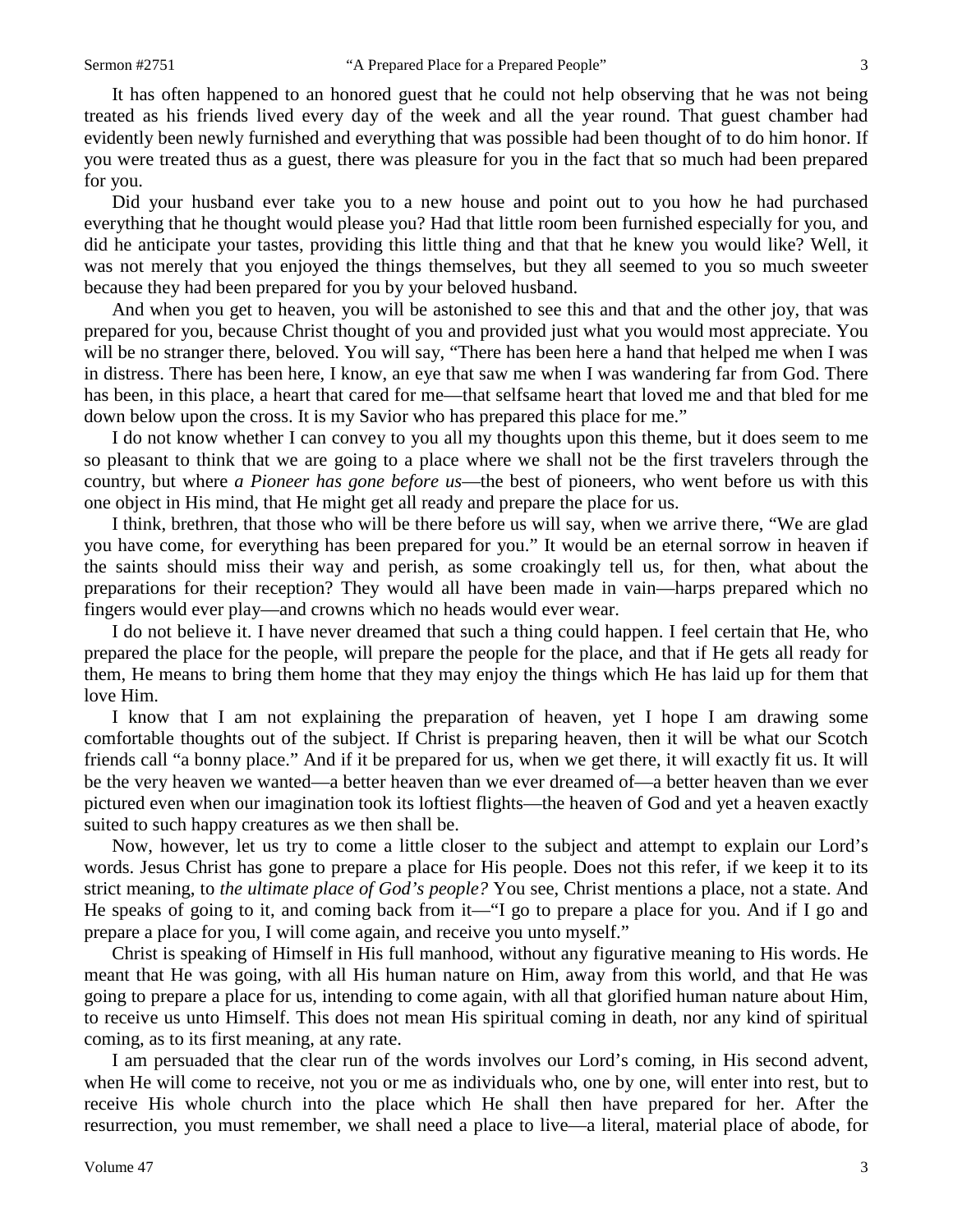this body of ours will be alive as well as our spirit and it will need a world to live in, a new heaven and a new earth.

I am not going to enter into any speculations about the matter, but it seems to me clear enough, in this text, that Christ is preparing a place somewhere—not for disembodied spirits, for they are already before the throne of God perfectly blest—but for the entire manhood of His people, when spirit, soul, and body shall be again united, and the complete man shall receive the adoption, to wit, the redemption of the body, and the whole manhood of every believer shall be perfected in the glory of Christ.

I do not know what better world, in many respects, there could be than this, so far as material nature is concerned. It is so full of the beauty and loveliness that God pours upon it on every side. It is a wonderful world—

#### *"Where every prospect pleases, And only man is vile"—*

but I could not reconcile myself to the idea that this world would be heaven. No, my thoughts rise far above the loftiest hills, the most flowery meadows, the rolling ocean and the flowing rivers. Earth has not space enough to be our heaven. She has too narrow a boundary and she is too coarse a thing, bright gem though she is, for perfected manhood to possess throughout eternity. It will do well enough for the thousand years of glory, if it shall literally be that we shall reign with Christ upon it during the millennial age.

But it is a drossy thing and if it ever is to be the scene of the new heavens and the new earth, it must first pass through the fire. The very smell of sin is upon it—and God will not use this globe as a vessel unto honor until He has purified it with fire as once He did with water. And then, perhaps, it may serve for this higher purpose, but I scarcely think it will.

Even now, Jesus is preparing and has gone away on purpose to prepare a place for us—and He will come again, "with the voice of the archangel, and with the trump of God"—and He will catch His people away and will bear them to the eternal home where their felicity shall know no end. That is what I suppose to be the meaning of our Lord's words.

"But" perhaps you say to me, "what do you mean by what you have been saying?" I reply—I do not know to the full. I can but dimly guess at the meaning of what my Lord has said—that He is doing something so glorious for all His people that, perhaps, if I did know it, I might not be allowed to tell you, for there are some things which, when a man knows them, it is not lawful for him to utter.

Did not Paul see a great deal when he was caught up into paradise? Yet he has told us very little about it, for there was a finger laid upon his lip that bade him know it for himself, but not to tell it to others. "Eye hath not seen, nor ear heard, neither have entered into the heart of man, the things which God hath prepared for them that love him." And though He has "revealed them unto us by his Spirit," even the Spirit who searches the deep things of God, yet is it not possible for us to tell all that has been revealed to us.

It strikes me that there is some little light to be obtained concerning this preparation of heaven by Christ, if I leave the direct and literal meaning of the words, and think of the future state as a whole rather than in detail. Do you not think, dear friends, that *our Lord Jesus Christ prepares heaven for His people by going there?* I mean this.

Supposing you were to be lifted up to a state which was looked upon as heavenly, but that Jesus was not there—it would be no heaven to you. But wherever I may go, when I do go, if Jesus is already there, I do not care where it is. Wherever He is, shall be my heaven, for, as I said in the reading, [the exposition at the end of the sermon] that is our very first and last thought about heaven—to be with Christ where He is. To be with Christ is far better than to be anywhere else.

Well, then, the first thing that Christ had to do, in order to prepare heaven for His people, was to go to heaven, for that made it heaven. Then were heaven's lamps kindled. Then did heaven's heralds ring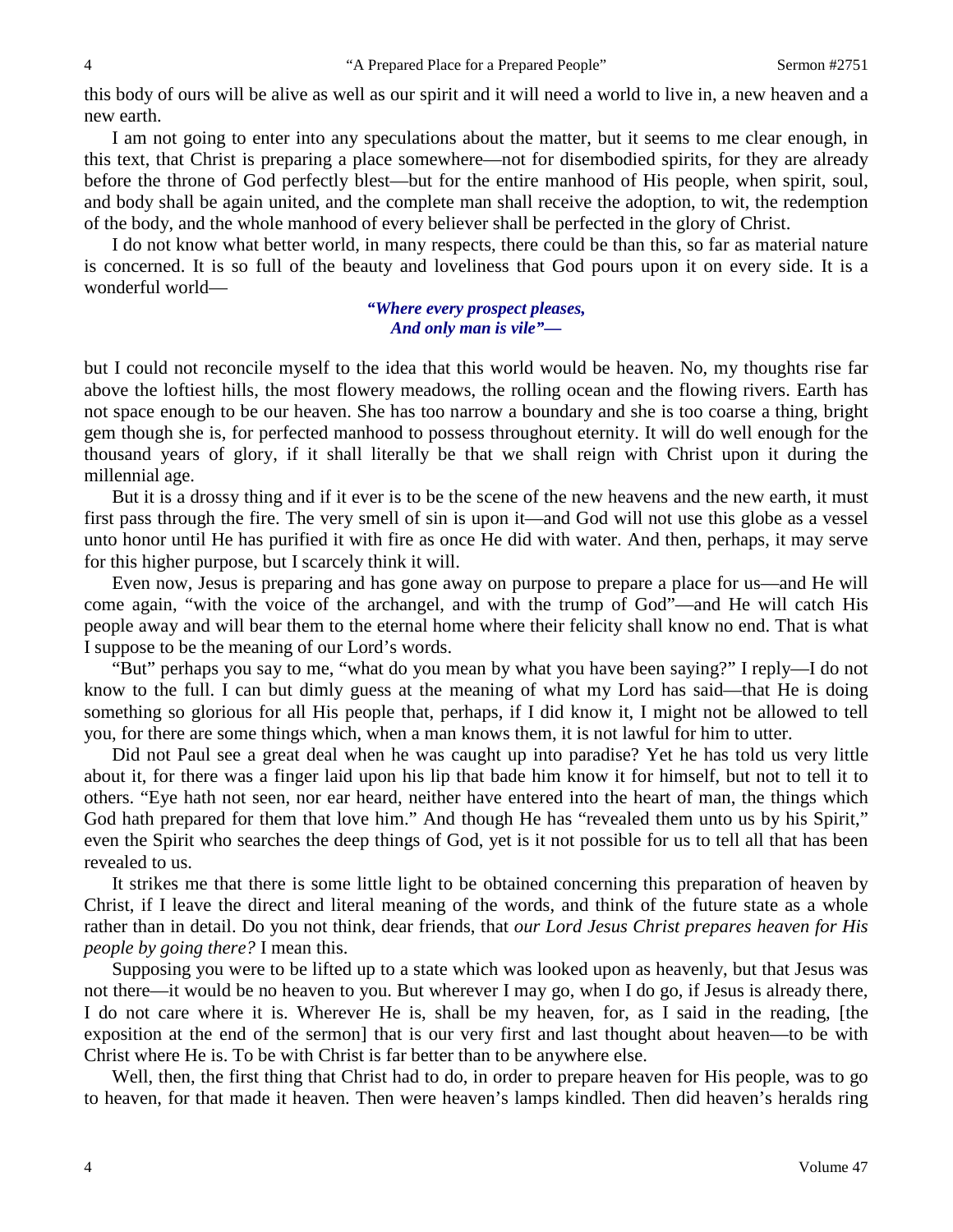out their supernal melodies. Then did the whole of the New Jerusalem seem to be ablaze with a glory brighter than the sun, for "the Lamb is the light thereof." When He comes there, then all is bliss.

Do you not see, beloved, that He has prepared heaven by going there? His being there will make it heaven for you, so you need not begin asking what else there will be in heaven. There will be all manner of rare delights to spiritual men, but the chief of them all will be that Jesus is there. As Rowland Hill used to sing, so may you and I comfort ourselves with this thought—

#### *"And this I do find—we two are so joined— He'll not be in glory and leave me behind."*

If I may but be where He is, that shall be heaven to me.

But another reflection is this—that *our Lord Jesus Christ has prepared heaven for His people by the merit of His atonement.* Thus has He opened the kingdom of heaven to all believers. He rent the veil and made a way into the holiest of all for all who trust Him. But in addition to that, He perfumed heaven with the fragrance of His sacrifice. If heaven is the place of the Godhead, as we know it is, we could not have stood there without the Mediator. If heaven is the throne of the great King, we could not have stood there without the cloud of perfumed incense from Christ's meritorious death and righteousness ever rising up before that throne of God.

But now, heaven is a safe place for the saints to enter. Now may they tread that sea of glass, like as of fire, and know that it is glass, and that no fire from it will consume them. Now will they be able to come up near to God and not be afraid. I quote again a passage that often leaps to my lips—a text of Scripture which is often shamefully misused—"Who among us shall dwell with the devouring fire? who among us shall dwell with everlasting burnings?" Why, none of us could unless Christ had changed us by His grace—but now we may do so.

What is the Scriptural answer to those questions, "Who among us shall dwell with the devouring fire? who among us shall dwell with everlasting burnings?" What say the Scripture? Listen. "He that walketh righteously and speaketh uprightly; he that despiseth the gain of oppressions, that shaketh his hands from holding bribes, that stoppeth his ears from hearing of blood, and shutteth his eyes from seeing evil; he shall dwell on high: his place of defense shall be the munitions of rocks: bread shall be given him; his waters shall be sure. Thine eyes shall see the King in his beauty: they shall behold the land that is very far off."

This is the man who shall dwell there. With God, who is a consuming fire, we, like the holy children in the burning fiery furnace, shall find it safe to dwell and find it bliss to dwell, because Christ is there. But there would have been no heaven in the presence of God for any man that lives, after sin had once come into the world, if Jesus had not gone there as the high priest of old went up to the blazing throne whereon the shekinah shone, and sprinkled it with blood out of the basin, and then waved the censer to and fro till the thick smoke hid the cherubim, and for a while resting, spoke with God. Even so has Christ gone within the veil and sprinkled His own atoning blood upon His Father's throne and then waved aloft the censer full of the incense of His mercy. And now it is safe for us to have access with boldness to the throne of glory as well as to the throne of grace. Thus has He prepared a place for us.

Another meaning, I think, is allowable, namely, that *Christ has prepared heaven for us by appearing there in His glory.* I said that His very presence made heaven, but now I add that His glory there makes heaven yet more glorious. How does Christ describe the heavenly state? "Father, I will that they also, whom thou hast given me, be with me where I am; that they may behold my glory."

It will be their bliss, then, to see His glory, but there would have been no glory for them to see if He had not gone there in His glory. But now with His presence there, in all His majesty and splendor, makes heaven still more glorious. Oh, how I long to see Him in His glory! Long to see Him, did I say? I would part with all the joys of time and sense to gaze upon Him seated upon His throne. Oh! what will it be to see Him?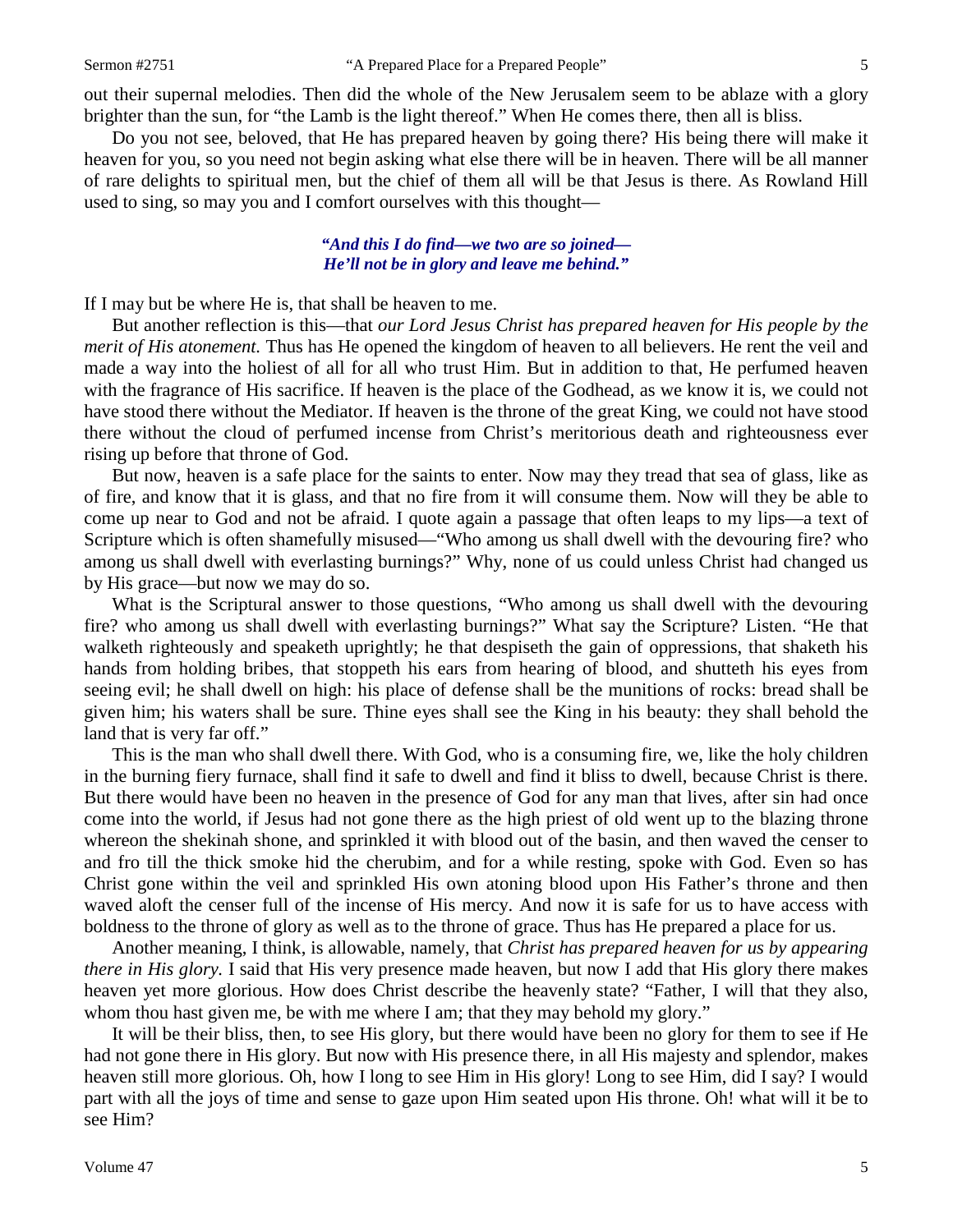You have seen how painters have failed when they have tried to depict Him. The bravest artist may well tremble and the brightest colors fade, when anyone tries to paint Him even in His humiliation. There is no other face so marred as His face was, but what will it be in heaven when it is marred no more? No tear in His eye! No spittle running down His cheeks! No giving of His face to them that pluck out the hair, but oh, the glory of manhood perfected and allied with Deity! "The King in His beauty!"

Why, I think to see Him but for a minute, if we never saw Him again, might furnish us with an eternity of bliss. But we shall gaze upon Him, in His glory, day without night, never fainting, or flagging, or tiring, but delighting forever to behold Him smile, for evermore to call Him ours and to see Him still before us. He has gone to heaven, then, in His glory and surely, that is preparing a place for us!

Besides that, we cannot tell what arrangements had to be made in order to prepare a place of eternal blessedness for the Lord's redeemed. Certain it is that, in the economy of the universe, everything has its place. Men have discovered, as you know, what they call evolution. They think that one thing grows out of another, because, long before they were born, everybody with half an eye could see that one thing fitted into another, and as one step rises above another step by a beautiful gradation, so do the created things of God. Not that they grow out of each other any more than the stones of a staircase grow out of one another—they rise above each other, but they were so made from the first by the skill and wisdom of God.

That a dewdrop should be precisely of the size and shape that it is, is necessary to the perfection of the universe. That there should be insects born in such a month to fertilize the flowers that bloom in that month, and others to suck the sweetness of those flowers, is all necessary. God has arranged everything, from the little to the great, with perfect skill. There is a place for everything with God and everything in its place.

It was a question where to put man. He had a place once. When God created this world, He made a pyramid and set man upon the very top of it, giving him dominion over all the works of His hands. But then man fell. Now it is more difficult to restore than it is at first to place. Often and often you must have found that, when a thing has gone awry, it has cost you more trouble to set it right than if it had to be made *de novo.* 

Where, then, was the place for man to be? O matchless love, O sacred wisdom, that provided that man's place should be where Christ's place was and is! Lo, He who came down from heaven and who was also in heaven, has gone back to heaven. He carried manhood with Him, and in so doing, one with Him His church has found her place. His union to the Godhead has found a place for His church at the right hand of God, even the Father, where Christ sits—and all is as it should be.

As I have already told you, I do not know much about this matter, but I should not wonder if there has been going on, ever since Christ went up to heaven, a putting things straight—getting this race of creatures into its proper place, and that other race, and the other race, so that, when we get to heaven, nobody will say, "You have got my place."

Not even Gabriel will say to me, "Why, what business have you here? You have got my place." No, no—you shall have a place of your own, beloved—and all the members of Christ's church shall find a place prepared which no one else shall be able to claim, for nobody shall be dispossessed or put out of his rightful position.

It struck me, as I turned this subject over in my mind, that *our Lord Jesus Christ knew that there was a place to be prepared for each one of His people.* It may be—I cannot tell—that in some part of the society of heaven, one spirit will be happier than it might have been in another part. You know that, even though you love all the brethren, you cannot help feeling most at home with some of them. Our blessed Lord and Master had no sinful favoritism, yet He did love twelve men better than all the rest of His disciples. And out of the twelve He loved three, whom He introduced into mysteries from which He excluded the other nine. And even out of the three, there was one, you know, who was "that disciple whom Jesus loved."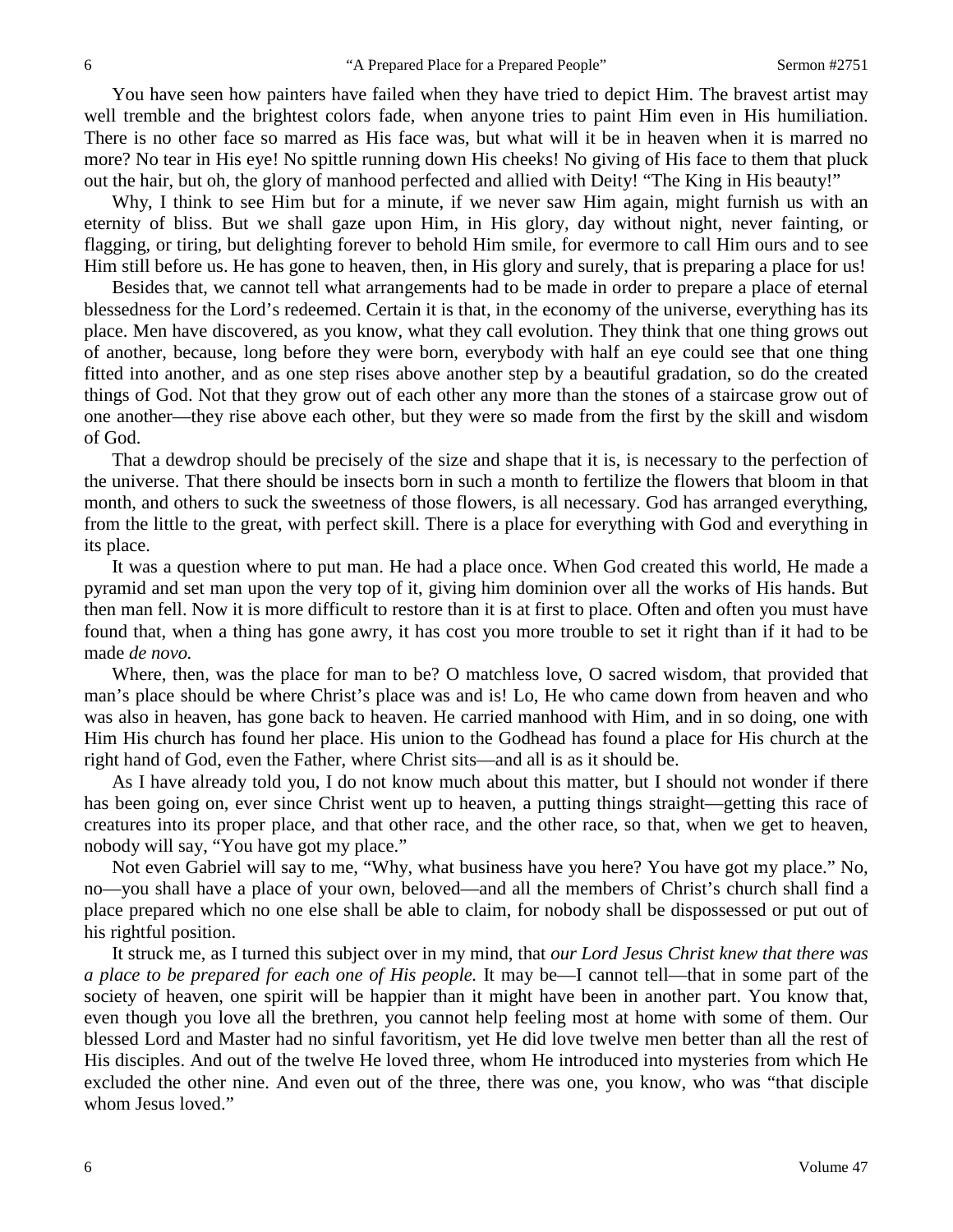Now, everybody here has his likings. I do not know if we shall carry anything of that spirit to heaven. If we do, Christ has so prepared a place for us that you shall be nearest, in your position and occupation, to those who would contribute most to your happiness. You shall be where you can most honor God and most enjoy God. You would be glad enough to be anywhere—would you not?—with the very least of the saints in heaven if there be any degrees of glory among their thrones, or at His feet, as long as you might see Christ's face. But depend upon it, if there is any association—any more intimate connection—between some saints than among others, Jesus Christ will so beautifully arrange it that we shall all be in the happiest places.

If you were to give a dinner party and you had a number of friends there, you would like to pick the seats for them. You would say, "Now, there is So-and-so, I know that he would like to sit next to Soand-so." And you would try so to arrange it. Well, in that grand wedding feast above, our Savior has so prepared a place for us that He will find us each the right position.

I was talking, this afternoon, with one whom I very dearly love, and she said to me, "I hope my place in heaven will not be far from yours." And I replied, "Well, I trust so, too, but we are not married or given in marriage there." Such ties and such relationships must end, as far as they are after the flesh, but we know that there have been bonds of spirit that may still continue.

I sometimes think that if I could have any choice as to those I should live near in heaven, I should like to live in the region of such strange folk as Rowland Hill and John Berridge. I think I should get on best with them, for we could talk together of the way wherein God led us and of how He brought souls to Christ by us. Though some said that we were a deal too merry when we were down below, and that the people laughed when they listened to us, and some spoke as if that were a great sin. We will make them laugh up yonder, I warrant you, as we tell again the wonders of redeeming love and of the grace of God, their mouths shall be filled with laughter and their tongues with singing. And then—

## *"Loudest of the crowd I'll sing, While heaven's resounding mansions ring With shouts of sovereign grace"*

and I expect each of you, who love the Lord, will say the same.

I have no time for the other part of the sermon. You must come again to hear about THE PREPARED PEOPLE. But let me just say this to you—The place is prepared, are *you* prepared for it? Do you believe on the Lord Jesus Christ? If so, your preparation has begun. Do you love the Lord and love His people? If so, your preparation is going on. Do you hate sin and do you pant after holiness? If so, your preparation is progressing. Are you nothing at all and is Jesus Christ your All-in-all? Then you are almost ready, and may the Lord keep you in that condition, and before long, swing up the gates of pearl and let you into the prepared place!

May the Lord bring us all safely there, for Jesus' sake! Amen.

# **EXPOSITION BY C. H. SPURGEON**

#### *JOHN 14:1-12 AND COLOSSIANS 1:1-19*

#### **John 14:1.** *Let not your heart be troubled:*

This is one of those verses that you may read as slowly as you like, and spell out every letter, and find honey in it all.

#### **1.** *Ye believe in God, believe also in me.*

As Jews, they had already known and seen the power of God. They were now to rise to the faith of Christians and to believe in Jesus their Savior. Even though they should see Him die, they were not to doubt Him. "Ye believe in God, believe also in me."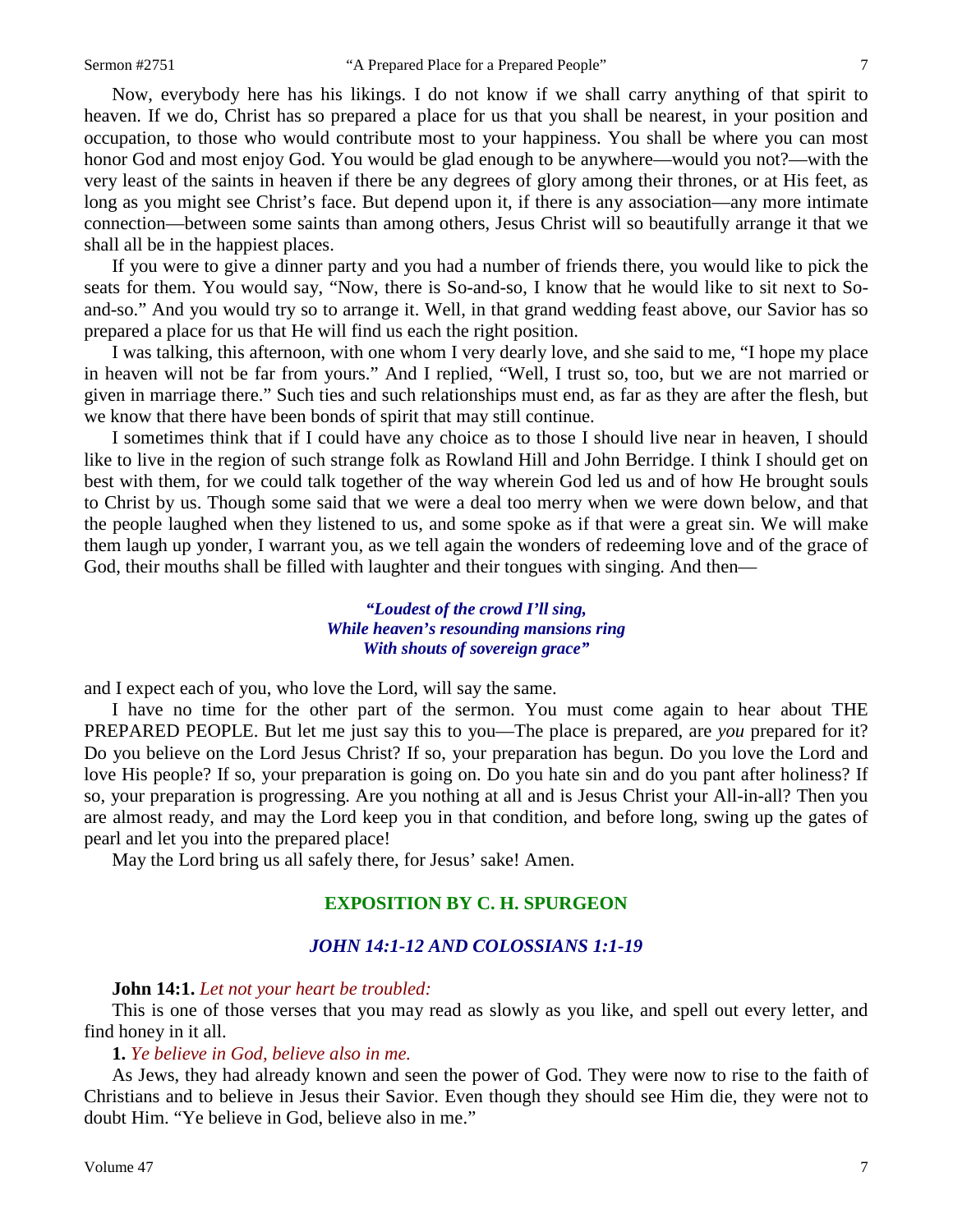#### **2.** *In my Father's house are many mansions:*

So there is room for many, there are homes for many, there is wealth for many. "In my Father's house are many mansions."

**2.** *If it were not so, I would have told you.* 

The Savior seems to say to His disciples, "I keep nothing back from you. Had there been some sorrowful fact to be revealed to you, I would at length have told you of it."

**2.** *I go to prepare a place for you.*

"There must be a heaven, for I am going there Myself, and I am going on purpose to make it ready for you."

**3.** *And if I go and prepare a place for you, I will come again, and receive you unto myself; that where I am, there ye may be also.* 

That is the first and simplest idea of heaven—to be with Christ—and I think it is the last and most sublime idea of heaven, too—to be with Christ—"that where I am, there ye may be also."

**4-5.** *And whither I go ye know, and the way ye know. Thomas saith unto him, Lord, we know not whither thou goest; and how can we know the way?*

The apostles blundered and lost themselves in the words of their Master, instead of entering into the spirit of what He said. So we must not wonder if we often do the same. Unless we wait upon God to be instructed by His Spirit, even the plainest passages of Scripture may be obscure to us.

**6-7.** *Jesus saith unto him, I am the way, the truth, and the life: no man cometh unto the Father, but by me. If ye had known me, you should have known my Father also: and from henceforth ye know him, and have seen him.*

Jesus had been talking about the many mansions and now He talks about the Father. Is the Father, then, the same as heaven? Ay, indeed—to come to the Father is to come to perfect blessedness, to know the fullness of His eternal love, and to enjoy it in face-to-face communion—this is heaven. What higher bliss can we desire?

**8-9.** *Philip saith unto him, Lord, show us the Father, and it is sufficeth us. Jesus saith unto him, Have I been so long time with you, and yet thou hast not known me, Philip? he that hath seen me hath seen the Father; and how sayest thou then, Shew us the Father?*

Do we, then, see the Father when we see Christ? And is the Father's presence heaven? Then, Christ is heaven and to be with Him is heaven. It is even so. He is the way to heaven, the truth of heaven, the life of heaven. He is heaven's everything.

> *"His track I see, and I'll pursue The narrow way, till Him I view"—*

and when I view Him, shall I not have seen the Father and have entered into the Father's rest?

**10-12.** *Believest thou not that I am in the Father, and the Father in me? the words that I speak unto you I speak not of myself: but the Father that dwelleth in me, he doeth the works. Believe me that I am in the Father, and the Father in me: or else believe me for the very works' sake. Verily, verily, I say unto you, He that believeth on me, the works that I do shall he do also; and greater works than these shall he do; because I go unto my Father.*

In consequence of Christ's going to the Father and the Spirit of God descending upon Christ's disciples, they are enabled to outdo their Master in some forms of holy service. For instance, some of them brought more to the faith than Christ Himself had done during His lifetime, and so realized the fulfillment of this promise—"The works that I do shall he do also; and greater works than these shall he do; because I go unto my Father."

**Colossians 1:1-14.** *Paul, an apostle of Jesus Christ by the will of God, and Timotheus our brother,*